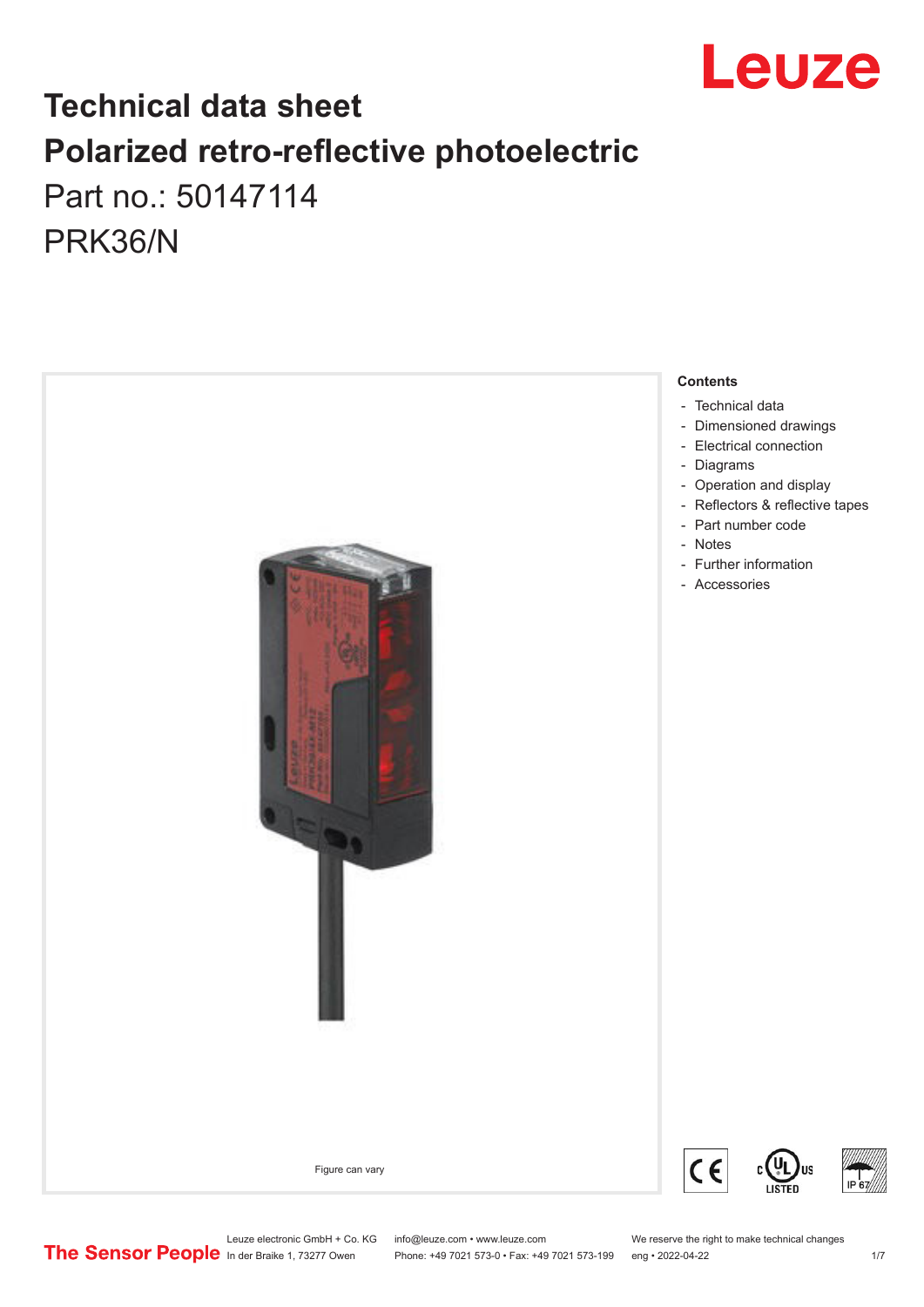## <span id="page-1-0"></span>**Technical data**

# Leuze

#### **Basic data**

| Dasit uala                                     |                                              |
|------------------------------------------------|----------------------------------------------|
| <b>Series</b>                                  | 36                                           |
| <b>Operating principle</b>                     | Reflection principle                         |
| <b>Optical data</b>                            |                                              |
| <b>Operating range</b>                         | Guaranteed operating range                   |
| <b>Operating range</b>                         | $0.317$ m, With reflector $TK(S)$<br>100x100 |
| <b>Operating range limit</b>                   | Typical operating range                      |
| <b>Operating range limit</b>                   | $0.321$ m, With reflector $TK(S)$<br>100x100 |
| <b>Light source</b>                            | LED, Red                                     |
| Wavelength                                     | 645 nm                                       |
| <b>Transmitted-signal shape</b>                | Pulsed                                       |
| LED group                                      | Exempt group (in acc. with EN 62471)         |
| <b>Electrical data</b>                         |                                              |
| <b>Protective circuit</b>                      | Polarity reversal protection                 |
|                                                | Short circuit protected                      |
|                                                | <b>Transient protection</b>                  |
|                                                |                                              |
| Performance data                               |                                              |
| Supply voltage U <sub>B</sub>                  | 10  30 V, DC, Incl. residual ripple          |
| <b>Residual ripple</b>                         | 0  15 %, From $U_{B}$                        |
| <b>Open-circuit current</b>                    | 020mA                                        |
|                                                |                                              |
| Outputs                                        |                                              |
| Number of digital switching outputs 1 Piece(s) |                                              |
| Switching outputs                              |                                              |
| <b>Voltage type</b>                            | DC                                           |
| Switching current, max.                        | 100 mA                                       |
| <b>Switching voltage</b>                       | high: ≥( $U_{\rm R}$ -2V)                    |
|                                                | $low: \leq 2$ V                              |
| <b>Switching output 1</b>                      |                                              |
| <b>Switching element</b>                       | Transistor, NPN                              |
| <b>Switching principle</b>                     | Dark switching                               |
| Timing                                         |                                              |
|                                                |                                              |
| <b>Switching frequency</b>                     | 300 Hz                                       |
| <b>Response time</b>                           | 1.66 ms                                      |
| <b>Readiness delay</b>                         | 300 ms                                       |
| <b>Connection</b>                              |                                              |
| <b>Connection 1</b>                            |                                              |
| <b>Function</b>                                | Signal OUT                                   |
|                                                | Voltage supply                               |
| <b>Type of connection</b>                      | Cable                                        |
| Cable length                                   | 2,000 mm                                     |

#### **Mechanical data Dimension (W x H x L)** 20.5 mm x 76.3 mm x 44 mm **Housing material** Plastic **Plastic housing** PC-PBT Lens cover material **Plastic / PMMA Net weight** 100 g **Housing color Black Type of fastening** Through-hole mounting Via optional mounting device **Operation and display Type of display** LED **Number of LEDs** 2 Piece(s)

#### **Environmental data**

| Ambient temperature, operation | $-4060 °C$  |
|--------------------------------|-------------|
| Ambient temperature, storage   | $-40$ 70 °C |
|                                |             |

#### **Certifications**

| Degree of protection     | IP 67         |
|--------------------------|---------------|
| <b>Protection class</b>  | Ш             |
| <b>Certifications</b>    | c UL US       |
| <b>Standards applied</b> | IEC 60947-5-2 |

#### **Classification**

| <b>Customs tariff number</b> | 85365019 |  |
|------------------------------|----------|--|
| <b>ECLASS 5.1.4</b>          | 27270902 |  |
| <b>ECLASS 8.0</b>            | 27270902 |  |
| <b>ECLASS 9.0</b>            | 27270902 |  |
| ECLASS 10.0                  | 27270902 |  |
| <b>ECLASS 11.0</b>           | 27270902 |  |
| ECLASS 12.0                  | 27270902 |  |
| <b>ETIM 5.0</b>              | EC002717 |  |
| <b>ETIM 6.0</b>              | EC002717 |  |
| <b>ETIM 7.0</b>              | EC002717 |  |

**Sheathing material** PUR **Cable color** Black **Number of conductors** 3 -wire **Wire cross section** 0.14 mm<sup>2</sup>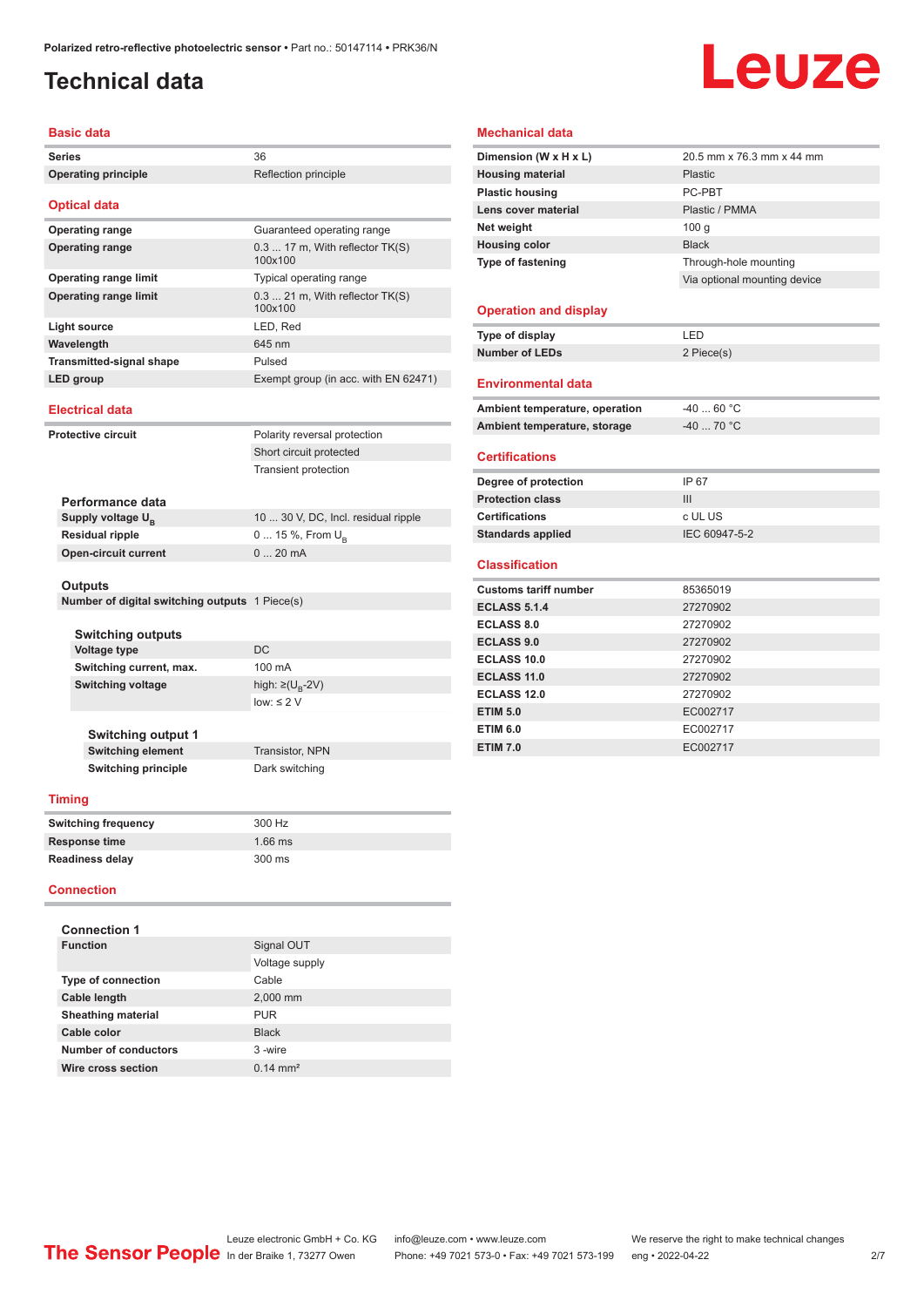## <span id="page-2-0"></span>**Dimensioned drawings**

All dimensions in millimeters



## **Electrical connection**

#### **Connection 1**

| <b>Function</b>             | Signal OUT          |
|-----------------------------|---------------------|
|                             | Voltage supply      |
| Type of connection          | Cable               |
| Cable length                | 2,000 mm            |
| <b>Sheathing material</b>   | <b>PUR</b>          |
| Cable color                 | <b>Black</b>        |
| <b>Number of conductors</b> | 3-wire              |
| Wire cross section          | $0.14 \text{ mm}^2$ |

#### **Conductor color Conductor assignment**

| <b>Brown</b> | V+               |
|--------------|------------------|
| <b>Blue</b>  | <b>GND</b>       |
| <b>Black</b> | OUT <sub>1</sub> |

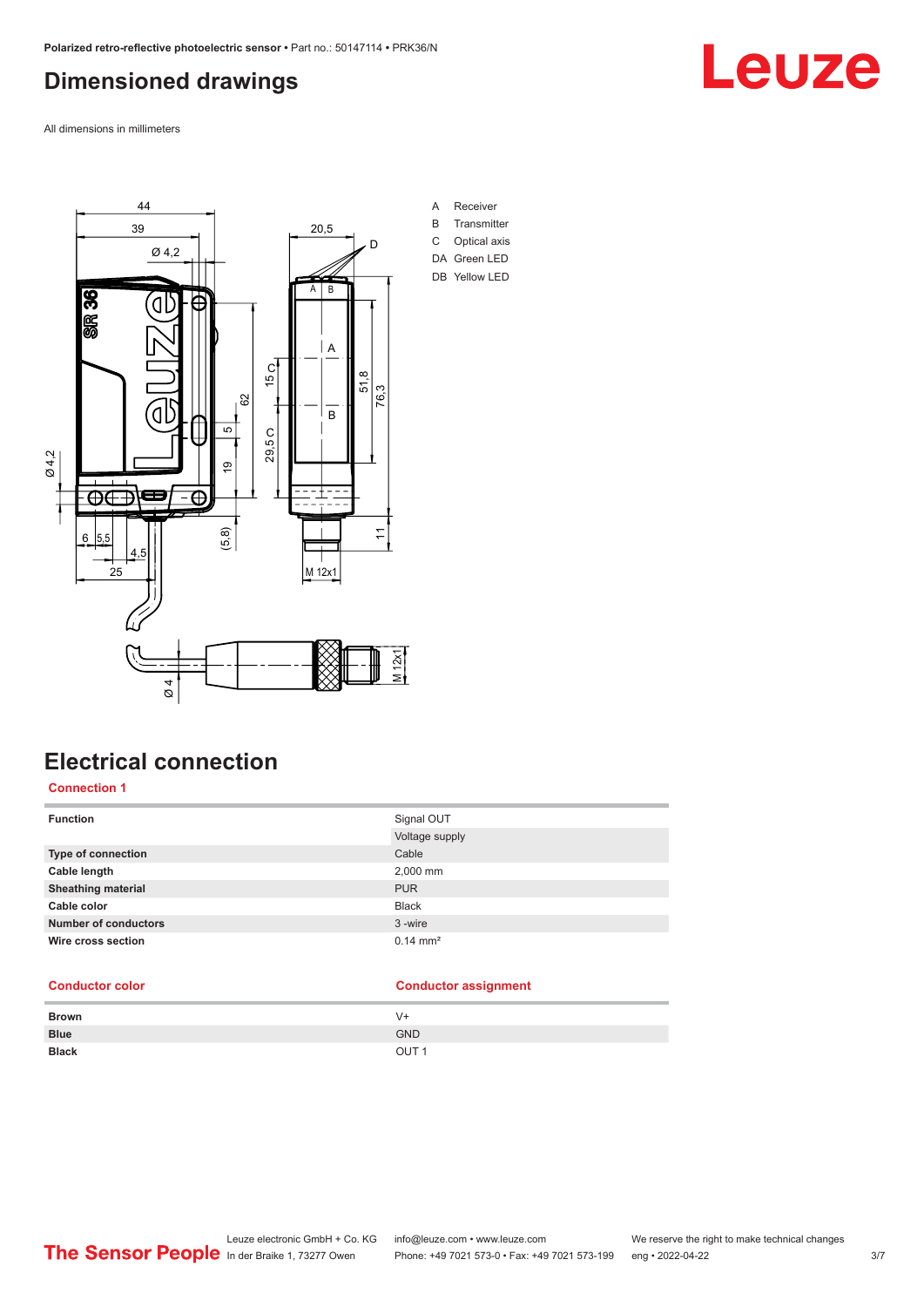#### <span id="page-3-0"></span>**Diagrams**

# Leuze

#### Typ. response behavior (TKS100x100)



#### Typ. function reserve



- x Distance [m]
- y Function reserve
- A TKS 100x100
- B TKS 40x60
- C TKS 20x40
- D Film REF 4-A-50x50

## **Operation and display**

| <b>LED</b>     | <b>Display</b>           | <b>Meaning</b>                       |
|----------------|--------------------------|--------------------------------------|
|                | Green, continuous light  | Operational readiness                |
| $\overline{2}$ | Yellow, continuous light | Light path free                      |
|                | Yellow, flashing         | Light path free, no function reserve |

### **Reflectors & reflective tapes**

|                | Part no. | <b>Designation</b> | <b>Operating range</b><br><b>Operating range</b> | <b>Description</b>                                                                                                                                                                                                                     |
|----------------|----------|--------------------|--------------------------------------------------|----------------------------------------------------------------------------------------------------------------------------------------------------------------------------------------------------------------------------------------|
| $\overline{2}$ | 50117583 | MTKS 50x50.1       | $0.312 \text{ m}$<br>0.315m                      | Design: Rectangular<br>Triple reflector size: 1.2 mm<br>Reflective surface: 50 mm x 50 mm<br>Material: Plastic<br>Base material: Plastic<br>Chemical designation of the material: PMMA8N<br>Fastening: Through-hole mounting, Adhesive |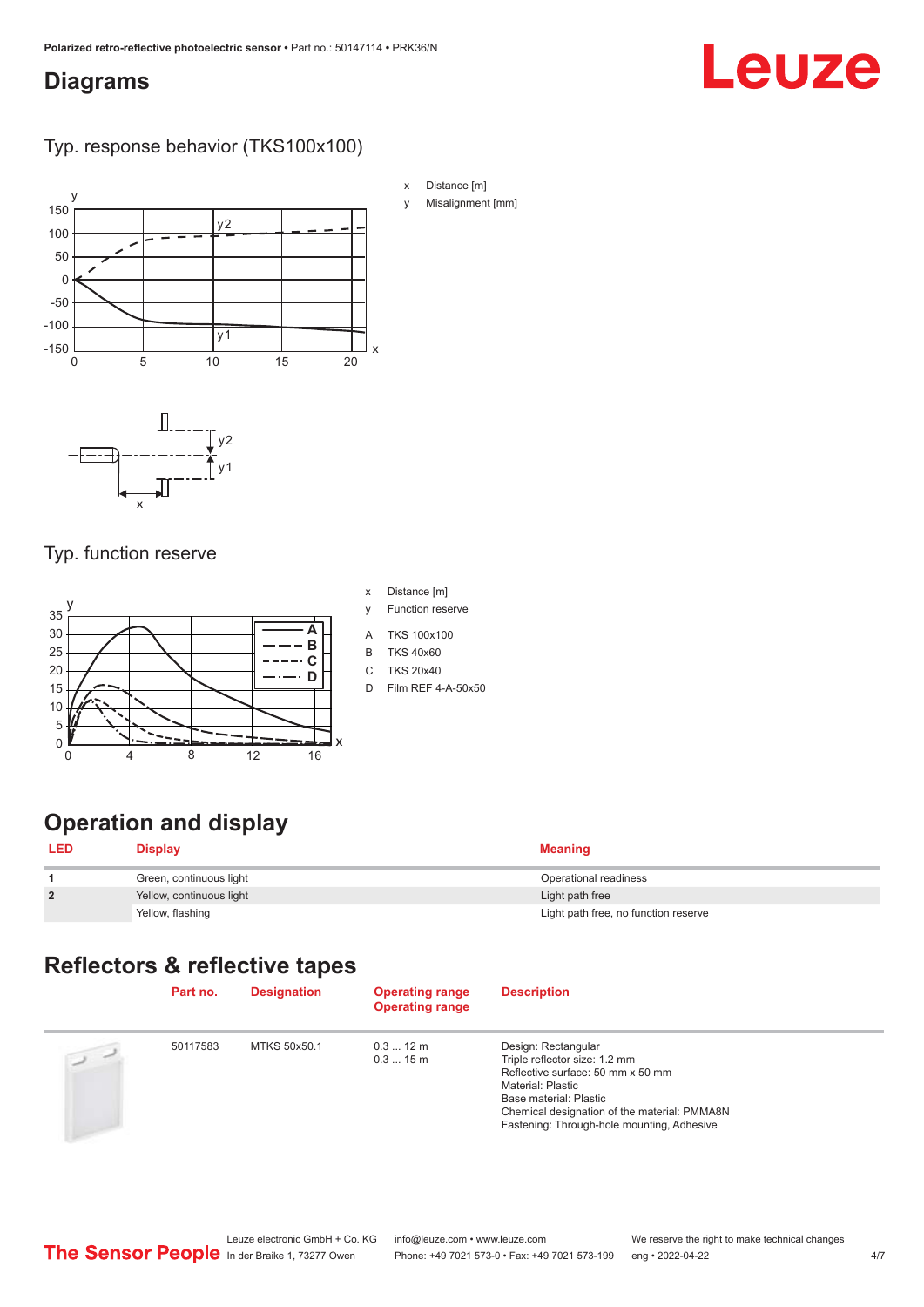### <span id="page-4-0"></span>**Reflectors & reflective tapes**

## **Leuze**

| Part no. | <b>Designation</b> | <b>Operating range</b><br><b>Operating range</b> | <b>Description</b>                                                                                                                                                                                                                            |
|----------|--------------------|--------------------------------------------------|-----------------------------------------------------------------------------------------------------------------------------------------------------------------------------------------------------------------------------------------------|
| 50108300 | REF 4-A-50x50      | 0.33m<br>0.34m                                   | Design: Rectangular<br>Reflective surface: 50 mm x 50 mm<br>Material: Plastic<br>Chemical designation of the material: PMMA<br>Fastening: Self-adhesive                                                                                       |
| 50003192 | TK 100x100         | $0.317$ m<br>$0.321$ m                           | Design: Rectangular<br>Triple reflector size: 4 mm<br>Reflective surface: 96 mm x 96 mm<br>Material: Plastic<br>Base material: Plastic<br>Chemical designation of the material: PMMA8N<br>Fastening: Rear side can be glued                   |
| 50024127 | <b>TK 82.2</b>     | $0.312 \text{ m}$<br>0.315m                      | Design: Round<br>Triple reflector size: 4 mm<br>Reflection surface diameter: 79 mm<br>Material: Plastic<br>Base material: Plastic<br>Chemical designation of the material: PMMA8N<br>Fastening: Through-hole mounting, Rear side can be glued |
| 50022816 | <b>TKS 100X100</b> | $0.317$ m<br>$0.321$ m                           | Design: Rectangular<br>Triple reflector size: 4 mm<br>Reflective surface: 96 mm x 96 mm<br>Material: Plastic<br>Base material: Plastic<br>Chemical designation of the material: PMMA8N<br>Fastening: Through-hole mounting, Adhesive          |
| 50081283 | <b>TKS 20X40</b>   | 0.36m<br>0.38m                                   | Design: Rectangular<br>Triple reflector size: 2.3 mm<br>Reflective surface: 16 mm x 38 mm<br><b>Material: Plastic</b><br>Base material: Plastic<br>Chemical designation of the material: PMMA8N<br>Fastening: Through-hole mounting, Adhesive |
| 50040820 | <b>TKS 40X60</b>   | 0.310 m<br>$0.312 \text{ m}$                     | Design: Rectangular<br>Triple reflector size: 4 mm<br>Reflective surface: 37 mm x 56 mm<br>Material: Plastic<br>Base material: Plastic<br>Chemical designation of the material: PMMA8N<br>Fastening: Through-hole mounting, Adhesive          |

### **Part number code**

Part designation: **AAA36 D.E/FG-K**

| AAA36 | Operating principle / construction<br>HT36: Diffuse reflection sensor with background suppression<br>LS36: Throughbeam photoelectric sensor transmitter<br>LE36: Throughbeam photoelectric sensor receiver<br>PRK36: Retro-reflective photoelectric sensor with polarization filter |
|-------|-------------------------------------------------------------------------------------------------------------------------------------------------------------------------------------------------------------------------------------------------------------------------------------|
| D     | Light type<br>n/a: red light<br>I: infrared light                                                                                                                                                                                                                                   |
| Е     | Equipment<br>n/a: standard<br>1: 270° potentiometer<br>D: Depolarizing media                                                                                                                                                                                                        |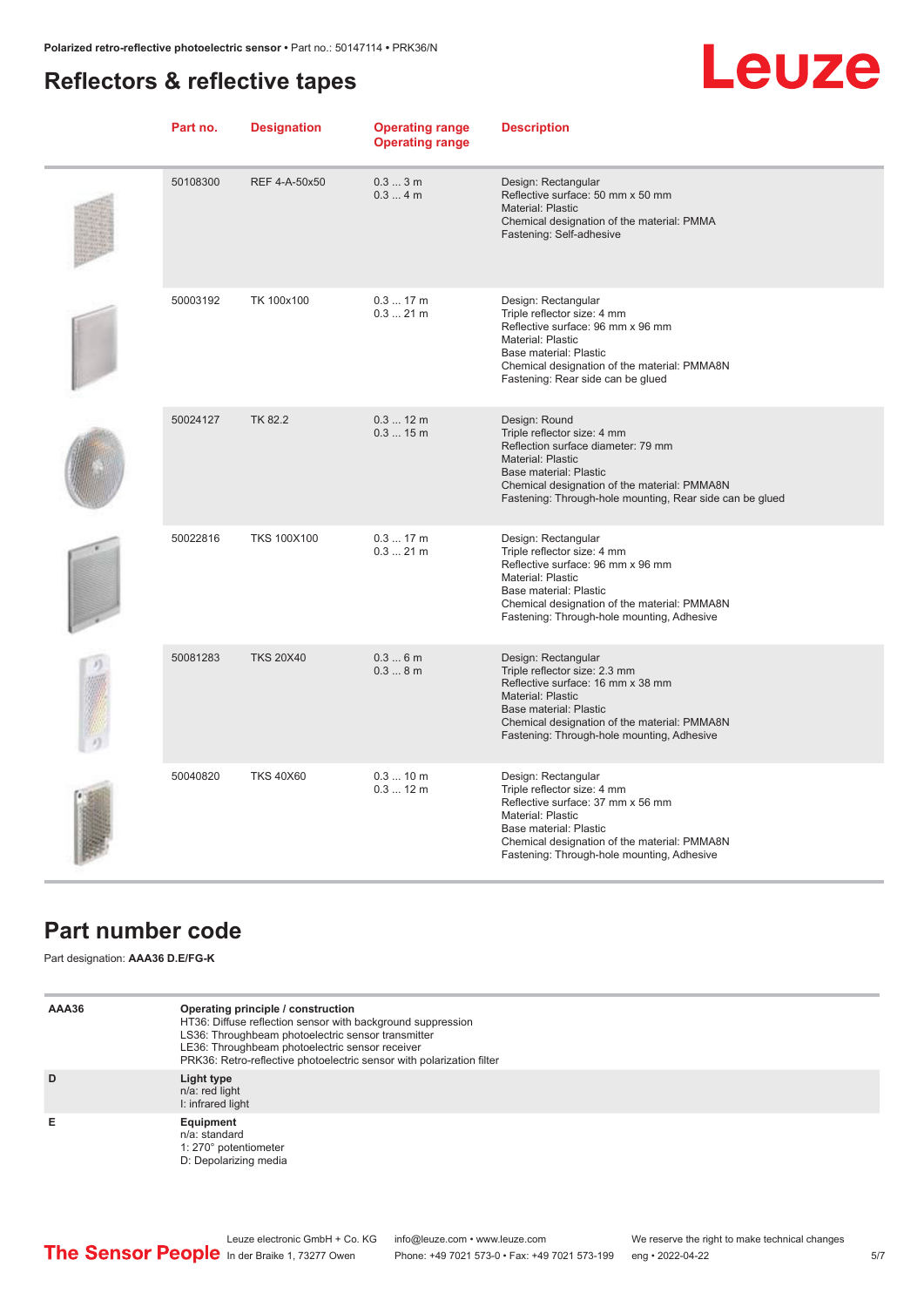### <span id="page-5-0"></span>**Part number code**

# Leuze

| FG          | <b>Switching output / Function</b><br>2: NPN transistor output, light switching<br>N: NPN transistor output, dark switching<br>4: PNP transistor output, light switching<br>P: PNP transistor output, dark switching<br>X: pin not used |
|-------------|-----------------------------------------------------------------------------------------------------------------------------------------------------------------------------------------------------------------------------------------|
| ĸ           | n/a: cable, standard length 2000 mm, 3-wire<br>200-M12: cable, length 200 mm with M12 connector, 4-pin, axial (plug)<br>M12: M12 connector, 4-pin (plug)                                                                                |
| <b>Note</b> |                                                                                                                                                                                                                                         |
|             | $\&$ A list with all available device types can be found on the Leuze website at www.leuze.com.                                                                                                                                         |

#### **Notes**

| <b>Observe intended use!</b>                                                                                                                                                                                                  |
|-------------------------------------------------------------------------------------------------------------------------------------------------------------------------------------------------------------------------------|
| $\%$ This product is not a safety sensor and is not intended as personnel protection.<br>$\&$ The product may only be put into operation by competent persons.<br>♦ Only use the product in accordance with its intended use. |



#### **For UL applications:**

ª For UL applications, use is only permitted in Class 2 circuits in accordance with the NEC (National Electric Code).

ª These proximity switches shall be used with UL Listed Cable assemblies rated 30V, 0.5A min, in the field installation, or equivalent (categories: CYJV/ CYJV7 or PVVA/PVVA7)

## **Further information**

- Light source: Average life expectancy 100,000 h at an ambient temperature of 25 °C
- Response time: For short decay times, an ohmic load of approx. 5 kOhm is recommended
- Use in safety-relevant applications in accordance with EN ISO 13849-1:2015, e.g. muting, protective field switchover of safety laser scanners

#### **Accessories**

#### Mounting technology - Mounting brackets

| Part no. | <b>Designation</b> | <b>Article</b>  | <b>Description</b>                                                                                                                                                                       |
|----------|--------------------|-----------------|------------------------------------------------------------------------------------------------------------------------------------------------------------------------------------------|
| 50105315 | <b>BT46</b>        | Mounting device | Design of mounting device: Angle, L-shape<br>Fastening, at system: Through-hole mounting<br>Mounting bracket, at device: Screw type<br>Type of mounting device: Rigid<br>Material: Metal |